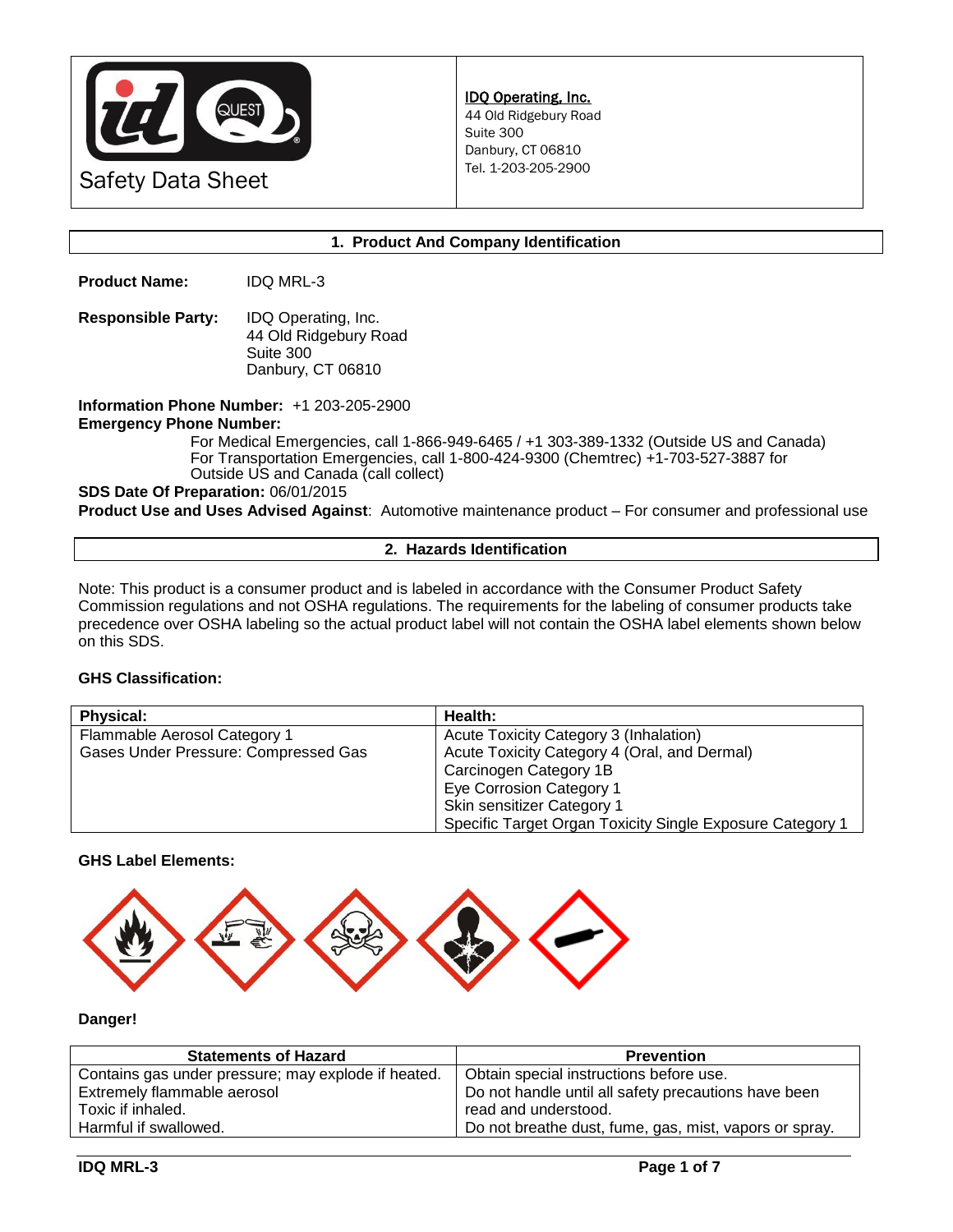

### IDQ Operating, Inc.

44 Old Ridgebury Road Suite 300 Danbury, CT 06810 Tel. 1-203-205-2900

| Statements of hazard continued.                           | Precautionary phrases continued.                         |
|-----------------------------------------------------------|----------------------------------------------------------|
| Harmful in contact with skin.                             | IF INHALED: Remove person to fresh air and keep          |
| Causes serious eye damage.                                | comfortable for breathing.                               |
| May cause an allergic skin reaction.                      | Call a POISON CENTER or doctor.                          |
| May cause cancer.                                         | IF IN EYES: Rinse cautiously with water for several      |
|                                                           | minutes. Remove contact lenses, if present and easy to   |
| Precautionary phrases continued.                          | do. Continue rinsing.                                    |
| Wash thoroughly after handling.                           | Immediately call a POISON CENTER or doctor.              |
| Do not eat, drink or smoke when using this product.       | IF exposed or concerned: Get medical attention.          |
| Use only outdoors or in a well-ventilated area.           | Store in a well-ventilated place. Keep container tightly |
| Contaminated work clothing should not be allowed          | closed.                                                  |
| out of the workplace.                                     | Store locked up.                                         |
| Wear eye protection, protective gloves and protective     | Protect from sunlight. Do not exposure to temperatures   |
| clothing.                                                 | exceeding 50°C / 122°F.                                  |
| IF SWALLOWED: Call a POISON CENTER or doctor              | Dispose of contents and container in accordance with     |
| if you feel unwell.                                       | local and national regulations.                          |
| Rinse mouth.                                              |                                                          |
| IF ON SKIN: Wash with plenty of soap and water.           |                                                          |
| If skin irritation or rash occurs: Get medical attention. |                                                          |
| Call a POISON CENTER or doctor if you feel unwell.        |                                                          |
| Take off contaminated clothing and wash it before         |                                                          |
| reuse.                                                    |                                                          |
|                                                           |                                                          |

# **3. Composition/Information On Ingredients**

| <b>Component</b>                                           | <b>CAS No.</b> | <b>Amount</b> |
|------------------------------------------------------------|----------------|---------------|
| 1,1,1,2-tetrafluoroethane                                  | 811-97-2       | 70-90%        |
| Methanol                                                   | 67-56-1        | $10 - 15%$    |
| Polyalkylene glycol monobutyl ether                        | Proprietary    | 10-15%        |
| vinyltrimethoxysilane                                      | 2768-02-7      | 10-15%        |
| N-beta-(amino ethyl)-gamma-<br>aminopropyltrimethoxysilane | 1760-24-3      | $5 - 10%$     |
| N,N'-Bis(3-trimethoxysilylpropyl)-1,2-<br>ethanediamine    | 68845-16-9     | $1 - 5%$      |
| Methylene chloride                                         | 75-09-2        | $< 1\%$       |

### **The exact concentrations are a trade secret.**

# **4. First Aid Measures**

**Inhalation:** If symptoms of exposure develop, remove to fresh air. Seek medical attention if breathing problem or irritation persists.

**Skin Contact:** Wash exposed skin with soap and water. If skin irritation or rash develops, seek medical attention.

**Eye Contact:** Flush eyes with large amounts of water for 20 minutes. If irritation or other symptoms develop, seek medical attention.

**Ingestion:** Ingestion is an unlikely route exposure for aerosol products. However, if ingestion should occur, seek immediate medical attention.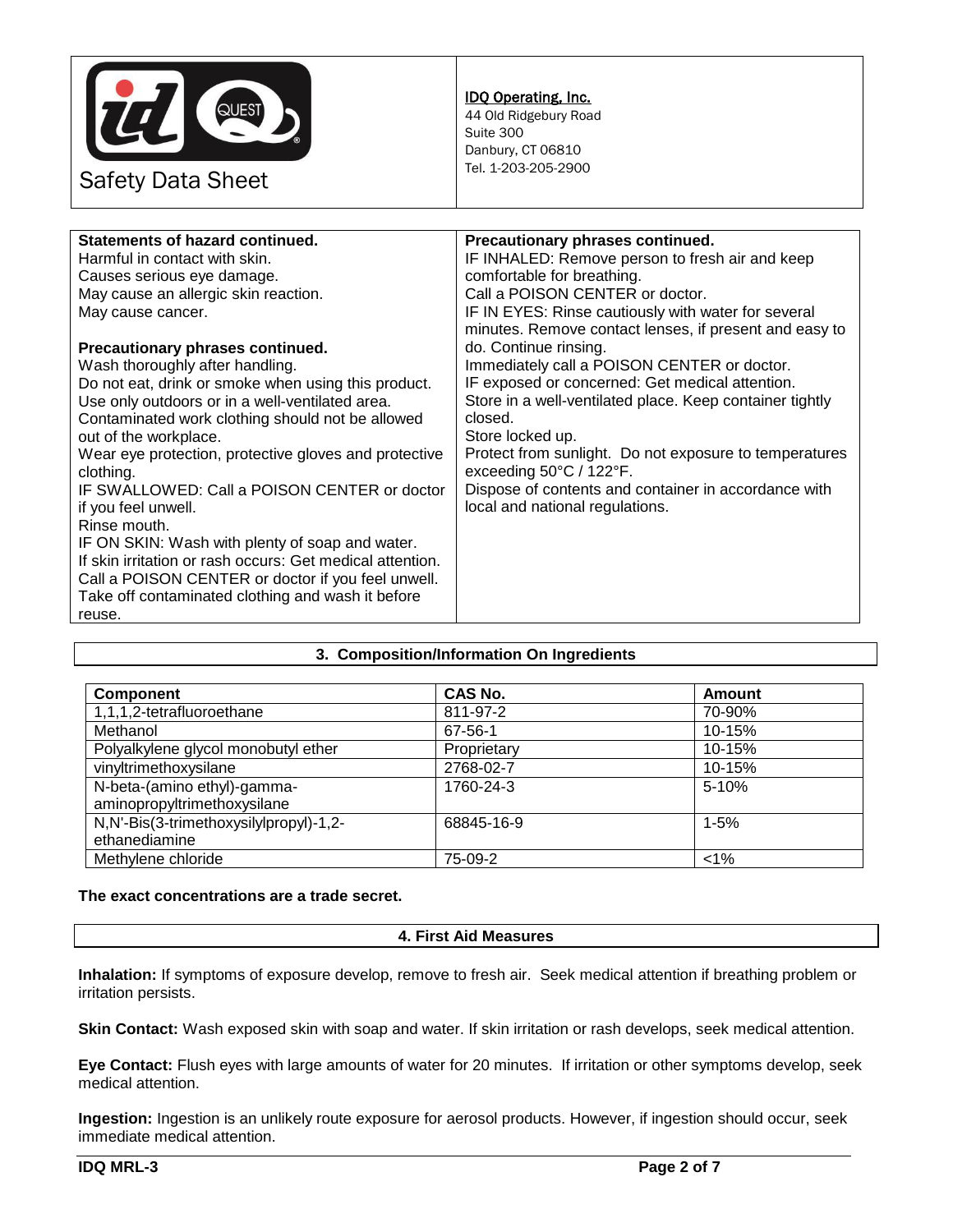

**Most Important Symptoms:** Causes severe eye irritation and possible damage. Methyl Alcohol may be absorbed through the skin in harmful amounts. May cause an allergic skin reaction in some individuals. Toxic if inhaled. Mists may cause mild respiratory irritation. Exposure to high concentrations can induce anesthetic effects progressing from dizziness, weakness, nausea, to unconsciousness. May cause cancer. Harmful if swallowed. If ingested, may cause abdominal discomfort or pain, nausea, vomiting, dizziness, drowsiness, headache, blurring of vision, and central nervous system effects. Visual effects from methanol include blurred vision, double vision, changes in color perception, restriction of visual fields and complete blindness.

**Indication of Immediate Medical Attention/Special Treatment:** Immediate medical attention is required for eye contact. Seek immediate medical attention in the unlikely event that this product is ingested.

# **5. Firefighting Measures**

**Suitable (and Unsuitable) Extinguishing Media**: Use water fog, carbon dioxide, alcohol foam, or dry chemical. Cool fire exposed containers with water.

**Specific Hazards Arising from the Chemical:** Extremely flammable aerosol. Contents under pressure. Exposure of containers to heat and flames can cause them to rupture often with violent force. Burning may produce oxides of carbon and fluoride; and hydrogen fluoride.

**Special Fire Fighting Procedures**: Firefighters should always wear positive pressure self-contained breathing apparatus and full protective clothing. Cool fire-exposed containers with water. Use shielding to protect against bursting cans.

### **6: Accidental Release Measures**

**Personal Precautions, Protective Equipment, and Emergency Procedures:** Eliminate all ignition sources. Ventilate area. Wear appropriate protective clothing and equipment.

**Methods and Materials for Containment and Clean-Up:** Place leaking can in a pail in a well-ventilated area until pressure has dissipated. Collect residual liquid using inert absorbents and place into a suitable container for disposal.

**Environmental Precautions:** Report release as required by local and national regulations.

# **7. Handling and Storage**

**Precautions for Safe Handling:** Avoid contact with eyes and skin. Avoid breathing aerosol or gas. Use only with adequate ventilation. Wash thoroughly with soap and water after handling. Contents under pressure, do not puncture or incinerate containers. Refer to OSHA 1910.1052 (methylene chloride standard) for additional requirements.

**Conditions for Safe Storage, Including any Incompatibilities:** Store in a cool, well-ventilated area, away from incompatible materials. Keep away from heat, sparks, open flames and all other sources of ignition. Do not store in direct sunlight or above 120°F.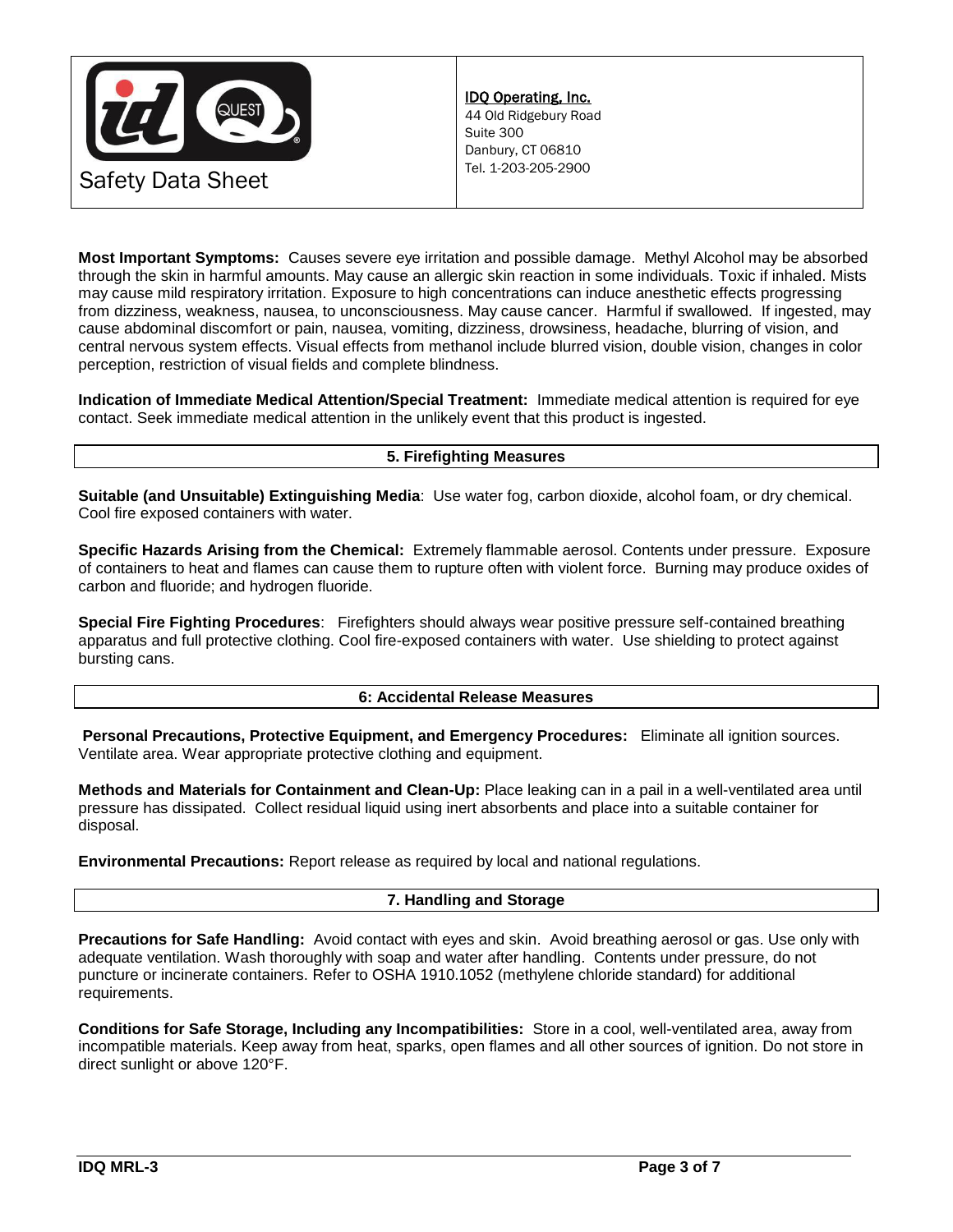

# **8. Exposure Controls / Personal Protection**

## **Exposure Guidelines:**

| <b>CHEMICAL</b>                        | <b>EXPOSURE LIMIT</b>         |
|----------------------------------------|-------------------------------|
| 1,1,1,2-tetrafluoroethane              | 1000 ppm TWA AIHA WEELs       |
| Methanol                               | 200 ppm TWA OSHA PEL          |
|                                        | 200 ppm TWA ACGIH TLV skin    |
|                                        | 250 ppm STEL ACGIH TLV        |
| Polyalkylene glycol monobutyl ether    | None established              |
| Vinyltrimethoxysilane                  | None established              |
| N-beta-(aminoethyl)-gamma-             | None established              |
| aminopropyltrimethoxysilane            |                               |
| N,N'-Bis(3-trimethoxysilylpropyl)-1,2- | None established              |
| ethanediamine                          |                               |
| Methylene chloride                     | 50 ppm TWA ACGIH TLV          |
|                                        | 25 ppm TWA, 125 STEL OSHA PEL |

**Appropriate Engineering Controls:** General ventilation should be adequate for normal use. For operations where the exposure limits may be exceeded, forced ventilation such as local exhaust may be needed to maintain exposures below applicable limits.

# **Personal Protective Equipment**

**Respiratory Protection:** None under normal use conditions. For operations where the exposure limits may be exceeded, a NIOSH approved supplied air respirators recommended. Equipment selection depends on contaminant type and concentration. Select in accordance with 29 CFR 1910.134 and 1910.1052; all applicable laws and regulations; and good industrial hygiene practice.

**Gloves:** Wear impervious gloves to avoid skin contact.

**Eye Protection:** Splash proof goggles are recommended to prevent eye contact.

**Other Protective Equipment/Clothing:** Appropriate protective clothing as needed to minimize skin contact.

### **9. Physical and Chemical Properties**

**Appearance And Odor:** Reddish liquid in aerosol can with ethereal odor.

| Physical State: Liquid-based aerosol             | <b>Odor Threshold: Not available</b> |
|--------------------------------------------------|--------------------------------------|
| $pH: \sim 7$                                     | <b>Specific Gravity: 0.994</b>       |
| Initial Boiling Point/Range: -26.5°C @ 736 mm Hg | Vapor Pressure: 4268mm Hg at 20°C    |
| $(1,1,1,2$ -tetrafluoroethane)                   |                                      |
| Melting/Freezing Point: -15.7 °F (<-26.5 °C)     | <b>Vapor Density:</b> (Air = 1) 3.3  |
| Solubility In Water: Slightly soluble.           | <b>Percent Volatile: &gt;50%</b>     |
| Viscosity: 25 CP $@$ 20 $°C$                     | <b>Evaporation Rate:</b>             |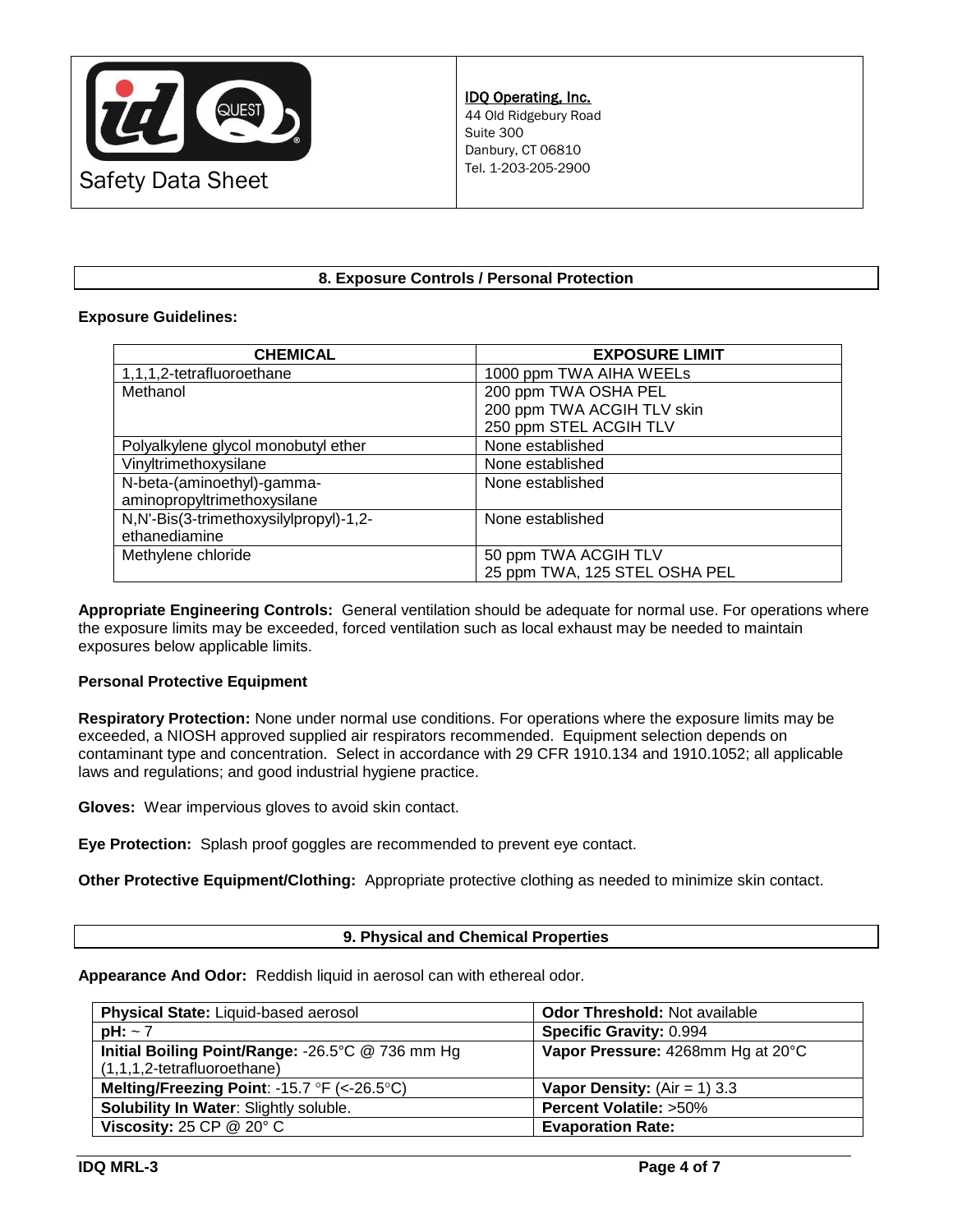

|                                                       | $(n$ -butyl acetate = 1.0) > 120                       |
|-------------------------------------------------------|--------------------------------------------------------|
| <b>Decomposition Temperature: Not available</b>       | <b>VOC Content: Not determined</b>                     |
| Coefficient Of Water/Oil Distribution: Not determined | Autoignition Temp: $>662^{\circ}F$ ( $>350^{\circ}C$ ) |
| <b>Flash Point: Not applicable</b>                    | Flame extension: Not determined                        |
| <b>Flammability Limits: LEL: Not determined</b>       | Flammability (solid, gas): Not applicable              |
| UEL: Not determined                                   |                                                        |

## **10. Stability and Reactivity**

**Reactivity:** Not normally reactive

**Chemical Stability:** Stable under normal storage and handling conditions

**Conditions to Avoid:** Keep away from excessive heat, and open flames. Containers may rupture at temperatures  $> 120^{\circ}$ F (48.8 $^{\circ}$ C)

**Incompatible Materials:** Strong oxidizing agents.

**Hazardous Decomposition Products:** Burning may produce oxides of carbon and fluoride; and hydrogen fluoride.

## **11. Toxicological Information**

### **Potential Health Effects:**

### **Acute Hazards:**

**Inhalation:** Toxic if inhaled. Mists may cause mild respiratory irritation. Exposure to high concentrations can induce anesthetic effects progressing from dizziness, weakness, nausea, to unconsciousness.

**Skin Contact:** Methyl Alcohol may be absorbed through the skin in harmful amounts. May cause an allergic skin reaction in some individuals.

**Eye Contact:** Causes severe eye irritation and possible damage.

**Ingestion:** Ingestion is an unlikely route exposure for aerosol products. Should this product be ingested, it may cause abdominal discomfort or pain, nausea, vomiting, dizziness, drowsiness, headache, blurring of vision, and central nervous system effects. Visual effects from methanol include blurred vision, double vision, changes in color perception, restriction of visual fields and complete blindness.

### **Chronic Effects:** None expected.

**Carcinogenicity Listing:** Contains methylene chloride which is classified as an OSHA carcinogen, ACGIH - Confirmed animal carcinogen with unknown relevance to humans, NTP - Reasonably anticipated to be a human carcinogen, and IARC 2B - Possibly carcinogenic to humans. None of the other components listed at 0.1% or greater is a carcinogen or potential carcinogen by IARC, NTP, ACGIH or OSHA

### **Numerical Measures of Toxicity:**

Product: LD50 Oral: 375.9 mg/ kg Calculated ATE LD50 Skin: 1,127.8 mg/ kg Calculated ATE LD50 Inhalation: 9.73 mg/ L Calculated ATE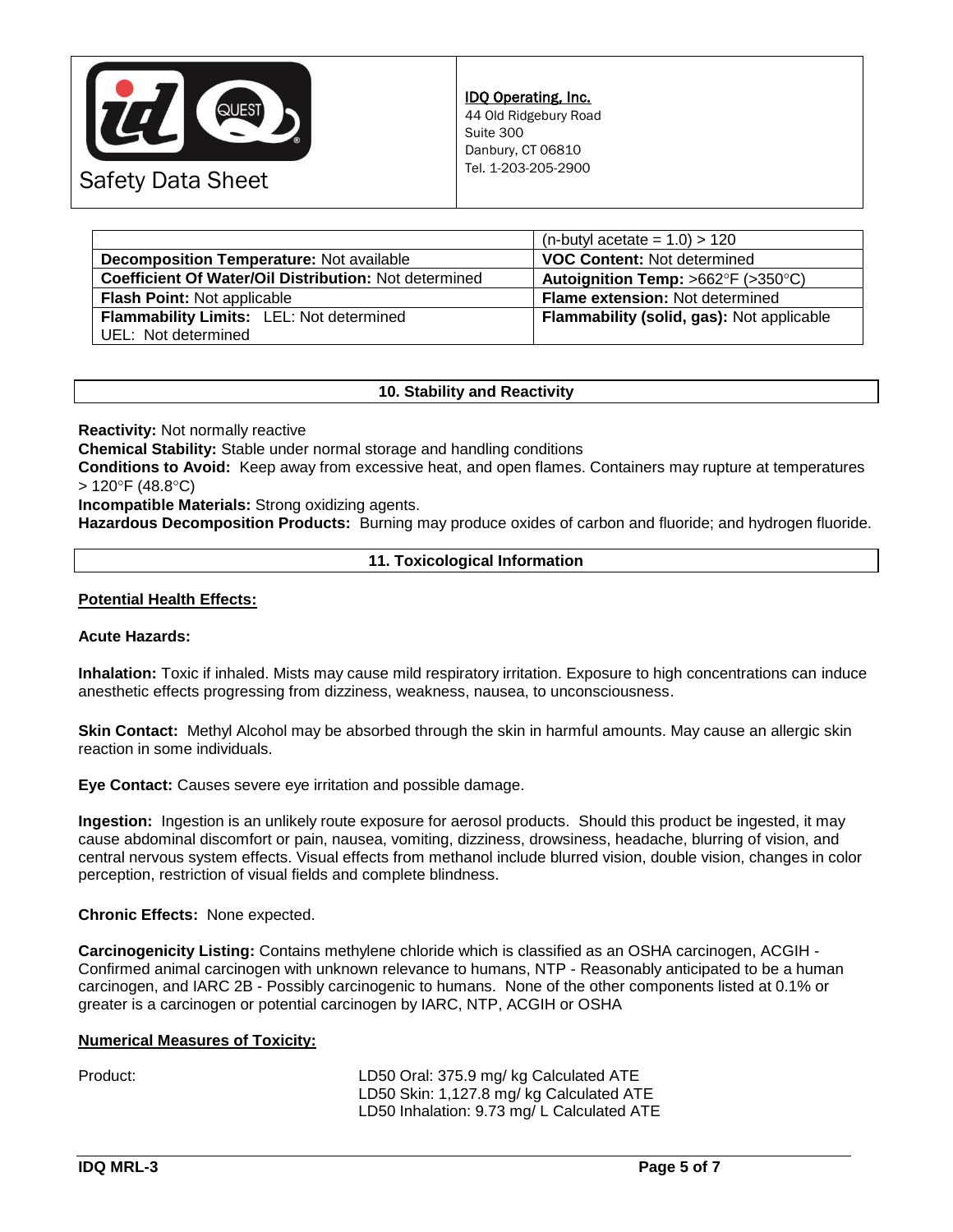

| LD50 Skin Rat >2,000 mg/kg                                                          |  |  |
|-------------------------------------------------------------------------------------|--|--|
| LD50 Oral Rat >2,000 mg/kg                                                          |  |  |
| LD50 Skin Rat >2,000 mg/kg                                                          |  |  |
| N,N'-Bis(3-trimethoxysilylpropyl)-1,2-ethanediamine:<br>LD50 Oral Rat >2,000 mg/kg  |  |  |
|                                                                                     |  |  |
| LC50 Inhalation Rat: 16.8 mg/L/4 hr. (Aerosol)                                      |  |  |
| LD50 Skin Rabbit: 3.36 ml/kg                                                        |  |  |
| N-beta-(aminoethyl)-gamma-aminopropyltrimethoxysilane:<br>LD50 Oral Rat: 7.34 mg/kg |  |  |
|                                                                                     |  |  |
| LC50 Inhalation Rat: 16.8 mg/L/4 hr. (vapor)                                        |  |  |
| LD50 Oral Rat: 7.34 ml/kg<br>LD50 Skin Rabbit: 3.36 ml/kg                           |  |  |
|                                                                                     |  |  |
| Not acutely toxic.                                                                  |  |  |
| LD50 Skin Rabbit: 15,940 mg/kg<br>LC50 Inhalation Rat: 145,000 ppm/1 hr.            |  |  |
| LD50 Oral Rat: 9100 mg/kg                                                           |  |  |
| LC50 Inhalation Rat: >500,000/4hr.                                                  |  |  |
|                                                                                     |  |  |

**Ecotoxicity:** No ecotoxicity data is currently available for product.

| Methanol:                                              | LC50 Fathead minnows 29,400 mg/L/96 hr.   |  |  |
|--------------------------------------------------------|-------------------------------------------|--|--|
|                                                        | EC50 Daphnia magna >10,000 mg/L/24 hr.    |  |  |
| Vinyltrimethoxysilane:                                 | LC50 Oncorhynchus mykiss 191 mg/L/ 96 hr. |  |  |
|                                                        | EC50 Daphnia magna >10,000 mg/L/48 hr.    |  |  |
| N-beta-(aminoethyl)-gamma-aminopropyltrimethoxysilane: |                                           |  |  |
|                                                        | LC50 Danio rerio 597 mg/L/ 96 hr.         |  |  |
|                                                        | EC50 Daphnia magna 81 mg/L/48 hr.         |  |  |

**Persistence and Degradability:** No data available for product.

**Bio accumulative Potential:** No data available for product. Will not bio concentrate in fish and aquatic organisms.

**Mobility in Soil:** No data available for product. If released to soil, 1,1,1,2-tetrafluoroethane will rapidly volatilize from either moist or dry soil to the atmosphere. It will display moderate to high mobility in soil.

**Other Adverse Effects:** Products of decomposition will be highly dispersed and hence will have a very low concentration. It is not a significant contributor to photochemical smog and is not considered to be a VOC. It is not considered as an ozone depleting chemical.

**13. Disposal Considerations**